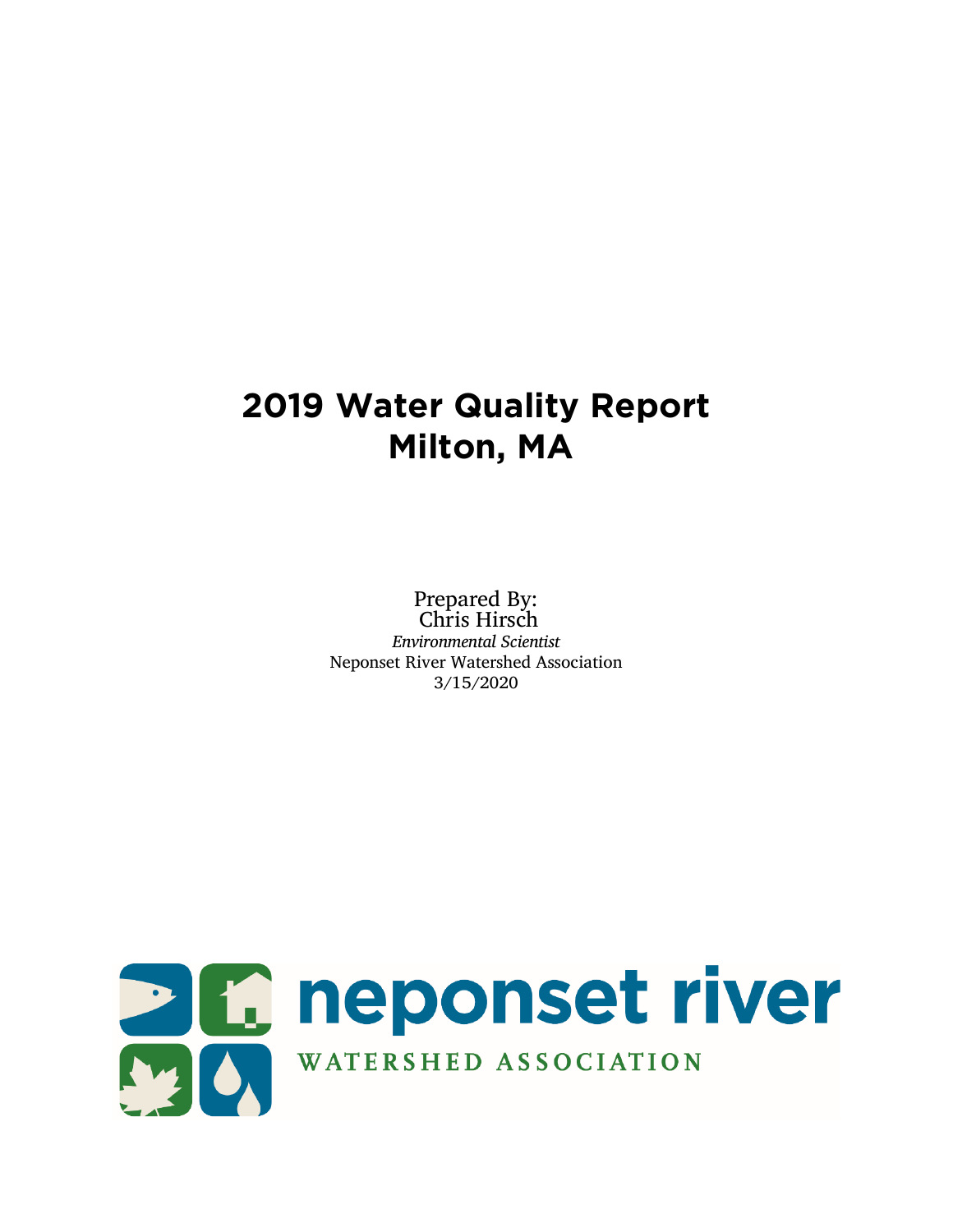## Introduction:

The Neponset River Watershed Association (NepRWA) has been collecting water quality data in Milton and throughout the Neponset River watershed since 1996. Samples are collected by volunteers through the Citizen Water Monitoring Network (CWMN) and by NepRWA staff through the Hot Spot program.

There are ten permanent CWMN stations within and bordering the Town of Milton; three on Pine Tree Brook, three on Unquity Brook and four on the Neponset River. CWMN stations are sampled once per month between May and October. Waterbodies in Milton are tested for *E.coli*, total phosphorus, pH, dissolved oxygen, temperature, and flow rate. Select sites may also be tested for ortho-phosphate, total nitrogen, ammonia, and chlorophyll a. Hot spots are tested for *E.coli*, ammonia, and surfactants. The parameters discussed in this report are limited to those that are tested at every site.



**Figure 1: Map of CWMN Sites in Milton**

Data gathered by the CWMN volunteers are used to track the health of the Neponset River and its tributaries, and to locate pollution hot spots for follow-up sampling. Hot Spot sampling in Milton has occurred in Unquity Brook and Pine Tree Brook. In each case, the goal of the Hot Spot sampling was to locate potential sources of sewage contamination.

This report is intended to provide a summary and interpretation of the results from CWMN 2019 and subsequent Hot Spot sampling. The raw water quality data are available upon request.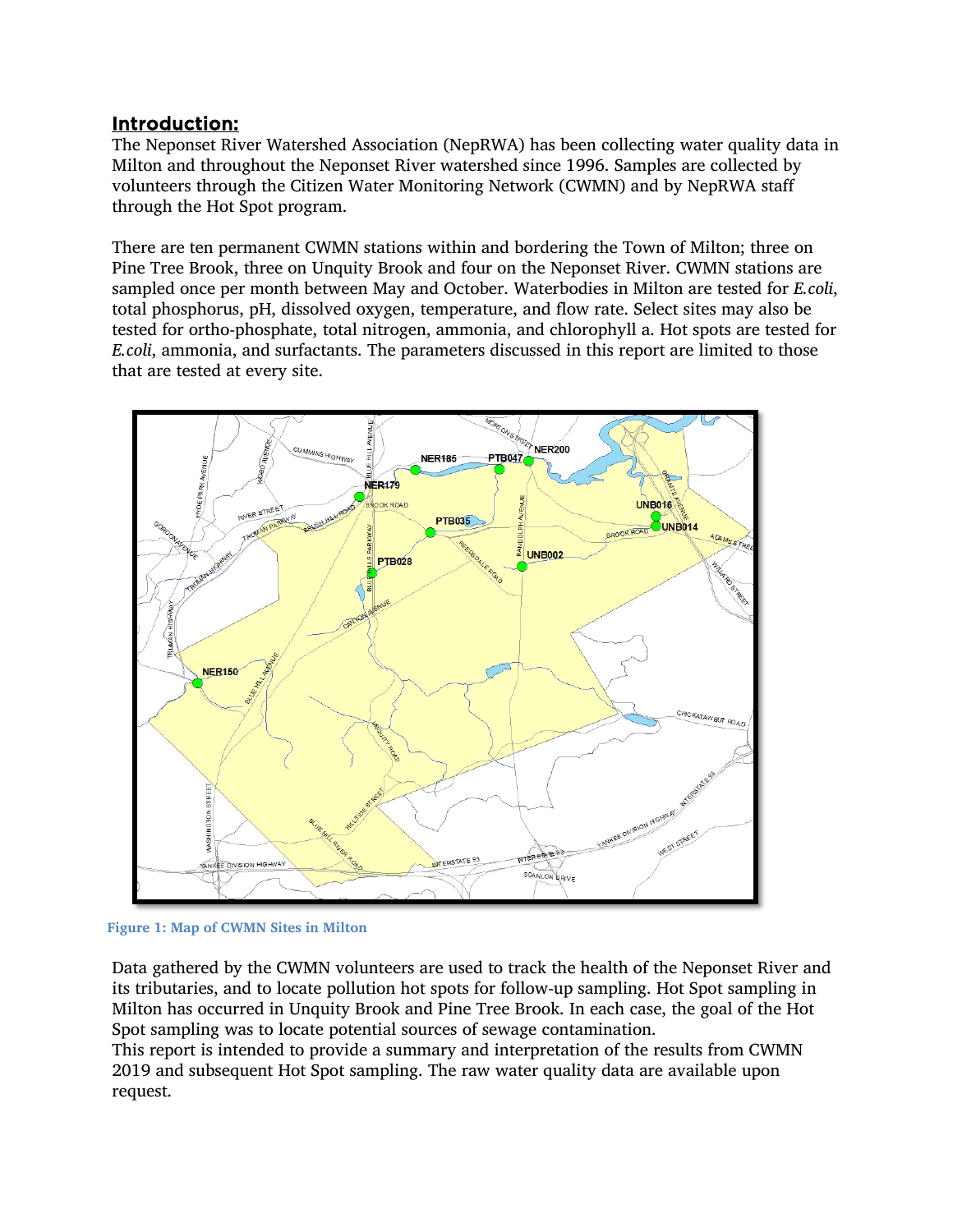## **Milton Water Quality Analysis**

## E.coli

*E.coli* bacteria are used to assess a waterbody's suitability for human contact during recreational activities. They are often used as indicators of the presence of other, more dangerous, pathogens associated with human and animal waste. In Massachusetts there are two criteria for what is considered an acceptable level of *E.coli* within a Class B waterbody. For primary recreation, also referred to as the swimming standard, no single sample shall exceed 235 Colony Forming Units (CFU) per 100 ml, and/or the geometric mean of at least 5 samples taken within the same season shall not exceed 126 CFU/100ml. For secondary recreation, also referred to as the boating standard, the geometric mean of at least 5 samples taken within the same season shall not exceed 630 CFU/100ml.



## **Neponset River**

**Figure 2: Geometric mean of** *E.coli* **concentrations in the Neponset River over the past 10 years in Milton, MA**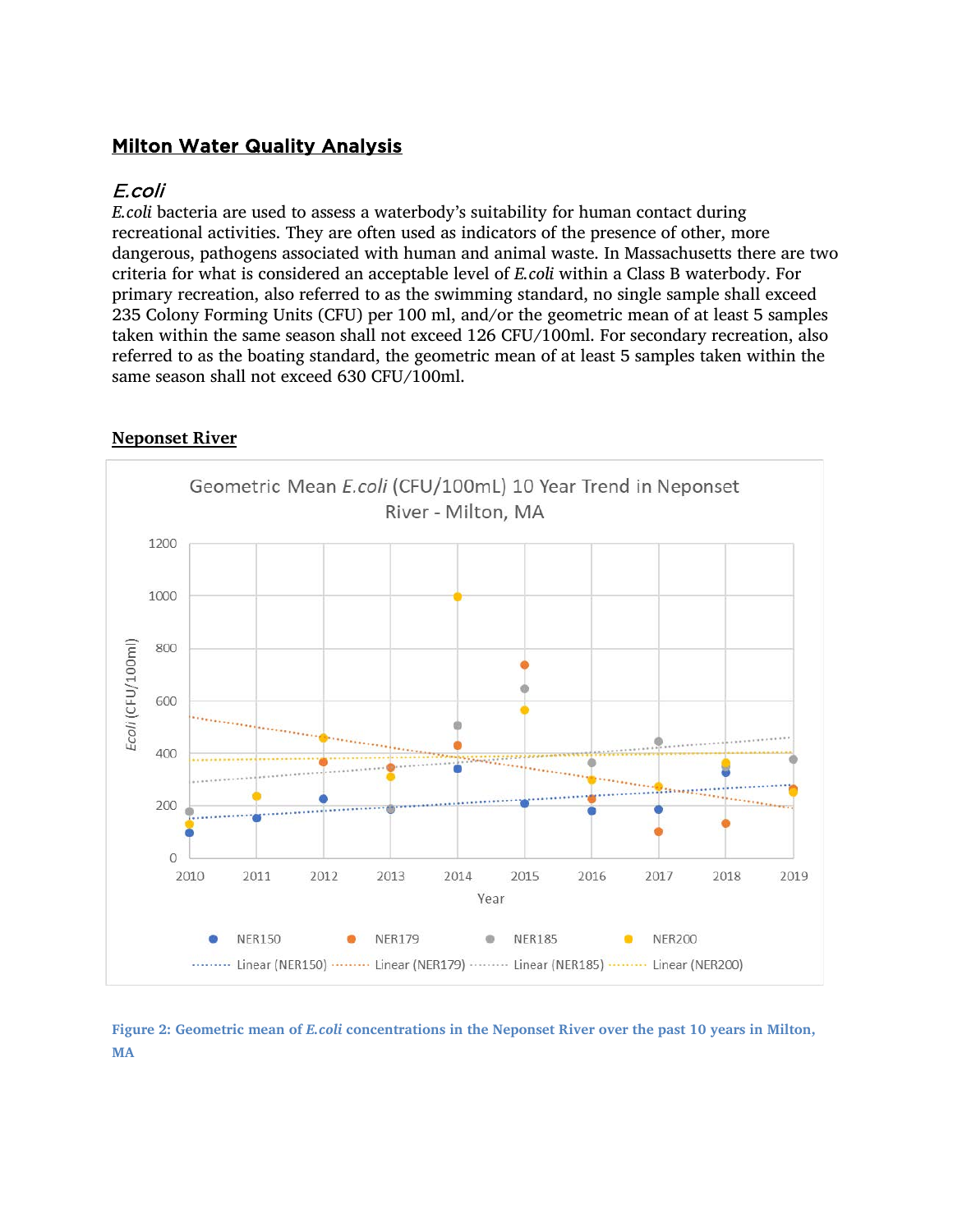According to Table 1 (below), *E.coli* values in the Neponset River were better than average at NER179 and NER200, average at NER185, and slightly worse than average at NER150. Figure 2 suggests that over the past decade *E.coli* concentrations have slightly increased or remained the same at three of the four sites on the Neponset River. The only site that has shown improvements in the Neponset River is NER179 (Kennedy Playground). NepRWA began sampling NER179 in 2012, and *E.coli* concentrations have improved significantly over that time period. Figure 2 also suggests that *E.coli* levels spiked in 2014 and 2015 at several sites but has returned to lower levels in recent years. The cause of the spike is still unknown.

The Neponset River in Milton has generally been safe for boating for at least the last decade. Boating is the most common form of recreation in this section of the river. All of the Milton sites on the Neponset met the boating standard in 9 of the last 10 years. Unfortunately, none of the Neponset River sites in Milton have met the swimming standard since 2017, so there is still room for improvement.



#### **Pine Tree Brook**

**Figure 3: Geometric mean of** *E.coli* **concentrations in Pine Tree Brook over the past 10 years in Milton, MA**

All three sites on Pine Tree Brook met the boatable standard for *E.coli* in 2019. However, figure 3 suggests that *E.coli* concentrations in Pine Tree Brook have been increasing over the past decade. The most pronounced increase was seen at PTB035 (Brook Rd). The increasing trend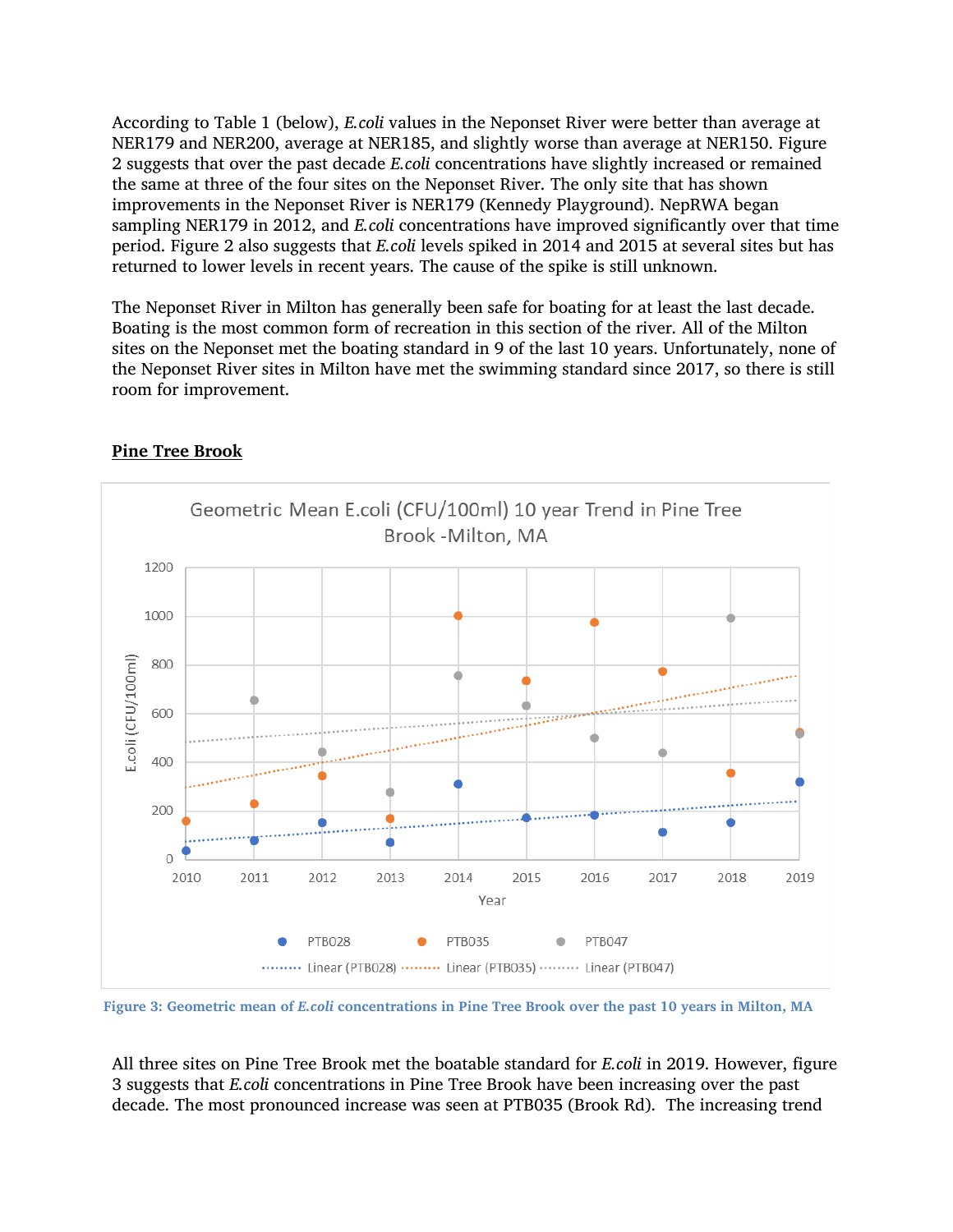at PTB035 appears to be driven by abnormally high *E.coli* concentrations between 2014-2017. According to Table 1 (below), concentrations at PTB035 were lower than average in 2019. In fact, *E.coli* concentrations at PTB035 have improved over the past two years, however, these concentrations were still 3x times higher than the swimmable limit. So, there is still plenty of room for improvement.

PTB028 (Blue Hills Parkway) had its highest *E.coli* levels in a decade. In fact *E.coli* concentrations at this site were more than twice the 9 year average, according to Table 1. While PTB028 had the best water quality of all three sites, the increase in *E.coli* in 2019 is a concern. One explanation for the higher than average *E.coli* levels in 2019 was the disproportionate number of wet weather sampling days in 2019. Table 2, shows a large disparity between dry weather *E.coli* concentrations and wet weather concentrations. In 2019 only one out of five samples were collected during dry weather.

*E.coli* concentrations at PTB047 (Central Ave) were much improved over last year. According to Table 1, PTB047 had an average year for *E.coli* concentrations in 2019. Unfortunately, that average is over 4 times the swimmable limit.



## **Unquity Brook**

**Figure 4: Geometric mean of** *E.coli* **concentrations in Unquity Brook over the past 10 years in Milton, MA (Note: Y axis scale is greater than figures 2 and 3)**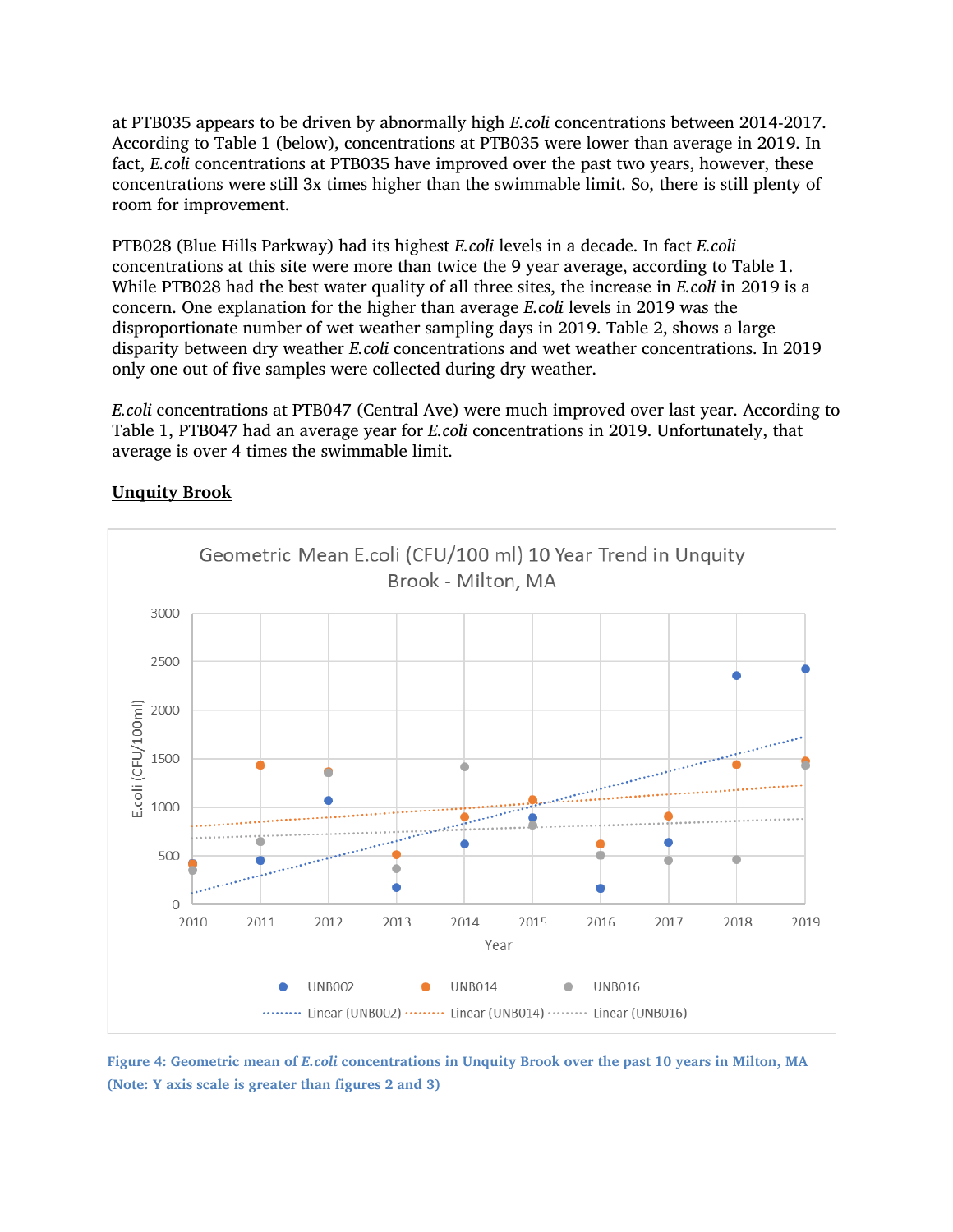None of the sites on Unquity Brook met the swimming or boating standards in 2019. E.coli concentrations at UNB002 and UNB014 were alarmingly high for the second year in a row, and UNB016 had its highest E.coli concentrations of the decade in 2019. Illicit discharges have been identified on Uniquity Brook in the past, and a new stormwater BMP was installed at the Milton Police Station in 2019. Unfortunately, there appears to be more unaddressed issues that need to be resolved at Uniquity Brook.

| Site ID       | <b>Average Geometric Mean of E.coli</b><br>(CFU/100mL) 2010-2018 | Geometric mean of E.coli<br>concentrations (CFU/100mL) 2019 |
|---------------|------------------------------------------------------------------|-------------------------------------------------------------|
| <b>NER150</b> | 212                                                              | 264                                                         |
| <b>NER179</b> | 335                                                              | 265                                                         |
| <b>NER185</b> | 376                                                              | 377                                                         |
| <b>NER200</b> | 405                                                              | 253                                                         |
| <b>PTB028</b> | 141                                                              | 318                                                         |
| <b>PTB035</b> | 527                                                              | 523                                                         |
| <b>PTB047</b> | 587                                                              | 515                                                         |
| <b>UNB002</b> | 759                                                              | 2423                                                        |
| <b>UNB014</b> | 967                                                              | 1481                                                        |
| <b>UNB016</b> | 711                                                              | 1438                                                        |

#### **Table 1:** *E.coli* **concentrations in 2019 compared to previous 9-year average**

One major source of *E.coli* contamination is stormwater runoff. Table 2 suggests that some of the sites on the Neponset River and upper Pine Tree Brook are heavily impacted by stormwater runoff. Other sites on Unquity Brook and Pine Tree Brook, surprisingly, had lower E.coli concentrations during wet weather than during dry weather. Those sites on Unquity Brook and Pine Tree Brook, had high *E.coli* concentrations regardless of the weather suggesting that those areas are impacted by more than just stormwater pollution.

#### **Table 2:** *E.coli* **concentrations in 2019 during wet and dry weather**

| Weather       | Number of<br>Samples 2019 | <b>Geometric</b><br>Mean E.coli<br>Conc.<br>(cfu/100ml) | Weather       | Number of<br>Samples 2019 | <b>Geometric Mean</b><br>E.coli Conc.<br>(cfu/100ml) |
|---------------|---------------------------|---------------------------------------------------------|---------------|---------------------------|------------------------------------------------------|
| <b>NER150</b> |                           |                                                         |               | <b>PTB035</b>             |                                                      |
| Dry           | $\overline{2}$            | 175                                                     | Dry           | $\overline{2}$            | 603                                                  |
| Wet           | 4                         | 324                                                     | Wet           | 4                         | 487                                                  |
| <b>NER179</b> |                           |                                                         | <b>PTB047</b> |                           |                                                      |
| Dry           | 1                         | 132                                                     | Dry           | 2                         | 651                                                  |
| Wet           | 3                         | 334                                                     | Wet           | 4                         | 440                                                  |
| <b>NER185</b> |                           |                                                         |               | <b>UNB002</b>             |                                                      |
| Dry           | 2                         | 224                                                     | Dry           | $\overline{2}$            | 1190                                                 |
| Wet           | 4                         | 489                                                     | Wet           | 4                         | 3457                                                 |
| <b>NER200</b> |                           |                                                         |               | <b>UNB014</b>             |                                                      |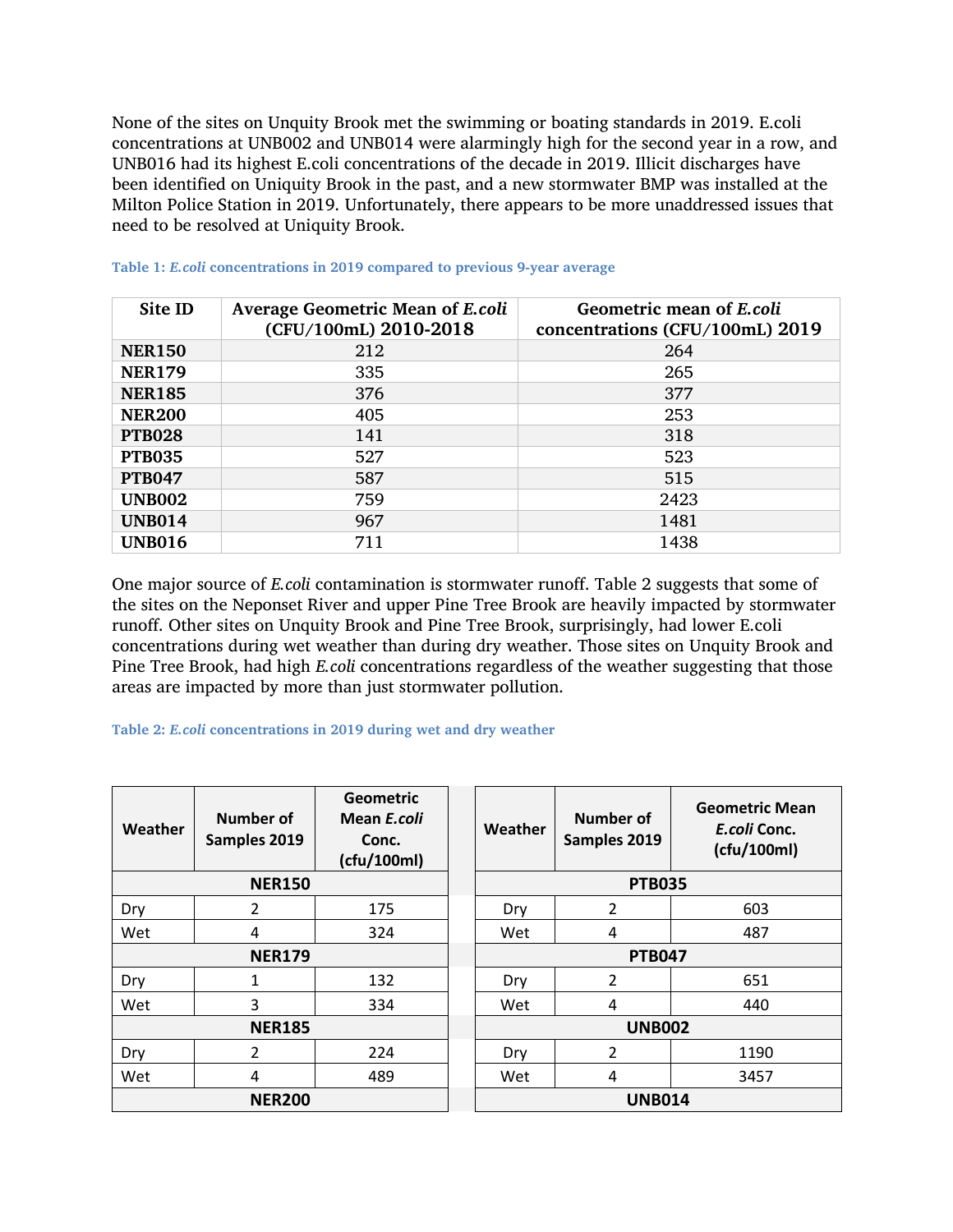| Dry           |   | 125 | Dry           |  | 2649 |
|---------------|---|-----|---------------|--|------|
| Wet           | 4 | 360 | Wet           |  | 1108 |
| <b>PTB028</b> |   |     | <b>UNB016</b> |  |      |
| Dry           |   | 31  | Drv           |  | 1097 |
| Wet           | 4 | 569 | Wet           |  | 1647 |

Improper disposal of pet waste in the street, lawns, and catch basins is the most common source of *E.coli*. However, some is also the result of naturally occurring wildlife waste. Nonstructural BMPs that educate citizens about proper pet waste disposal, and regular cleaning of catch basins should help reduce *E.coli* loads. Infiltration BMPs are also highly effective in reducing *E.coli* loading before it reaches a waterbody and building those types of BMPs should be a prioritized when possible.

### **Hot Spot Results**

In 2016, three suspected illicit discharges along Unquity brook were discovered by NepRWA staff via Hot Spot monitoring. The discovered sites were behind the police station, a private sewer discharging under Brook Rd, and the culvert discharging from under Reedsdale Rd. The Milton police station received major stormwater upgrades in 2019, which will hopefully translate into water quality improvements at UNB002.

Hot Spot monitoring of Pine Tree Brook has not uncovered any conclusive illicit discharges. However, the results support the notion that there are high instream *E.coli* levels in Pine Tree Brook most of the time. Continued efforts in this area will hopefully uncover the source of the *E.coli* bacteria.

There are four CWMN stations along the Neponset River that abut the Town of Milton. It is unlikely that Milton is the sole contributor of *E.coli* in these areas. There are several known illicit discharges in Hyde Park and Mattapan that are likely contributing to high levels of *E.coli* during dry weather in this part of the river. Further monitoring of the Milton outfalls in this section of the river would be needed to confirm this.

## Phosphorus

Phosphorus is often the limiting nutrient in freshwater aquatic ecosystems, meaning that the level of available phosphorus in any given waterbody is directly linked to that waterbody's ability to produce plant biomass. This is important because too much phosphorus leads to too much biomass, especially algae, which can utilize free phosphorus suspended in the water column. This process is called eutrophication. Eutrophication can result in crashes of dissolved oxygen; a critical resource required by most aquatic animals, unsightly and strong smelling algal blooms, destruction of important subaquatic plant communities through reduced light penetration, and harmful cyanobacteria blooms that can be lethally toxic to humans and pets.

The state of Massachusetts does not provide numerical phosphorus standards for classification of water quality impairments. Instead MassDEP uses a narrative standard that includes the EPA gold book standard as well as dissolved oxygen problems and recorded presence of algal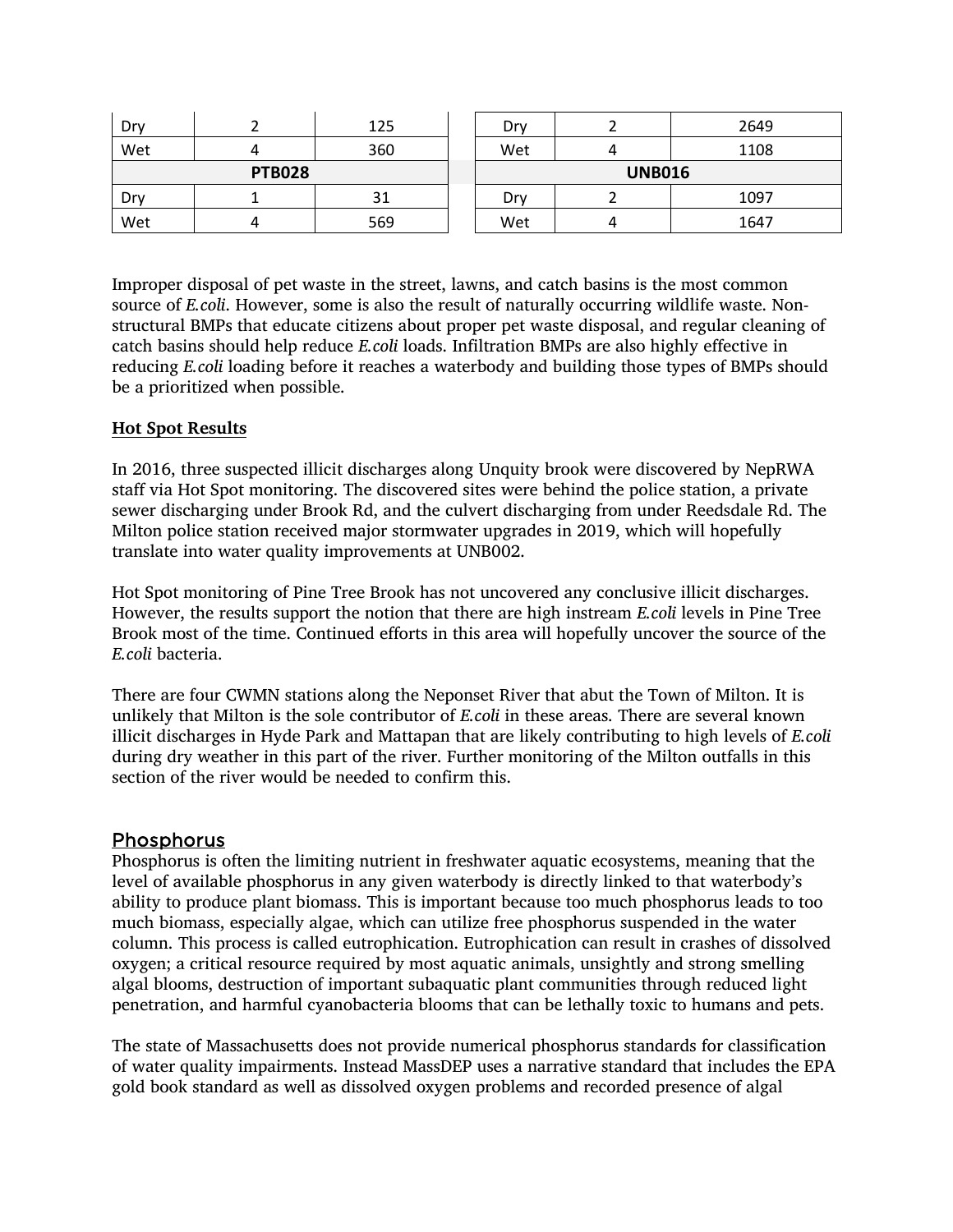blooms. For the purpose of this report, only the EPA gold book standard of .05mg/l for streams and .025 mg/l for ponds is used to assess the presence of a phosphorus problem.

Phosphorus loading can come from several sources including stormwater runoff, particularly runoff loaded with sediment or from over-fertilized lawns. Fallen leaves, especially those fallen on impervious surfaces, concentrated in gutters, illegally dumped in riparian zones, or collected in catch basins, can also contribute to phosphorus loading in stormwater. Finally, improperly maintained septic systems, illicit discharges, and internal loading through the release of phosphorus from sediments and dead aquatic plant material are also common sources of phosphorus loading that are not related to stormwater runoff.

| Site ID       | Dry Weather (mg/L) | Wet Weather (mg/L) | Combined (mg/L) |
|---------------|--------------------|--------------------|-----------------|
| <b>NER150</b> | .05506             | .05522             | .05517          |
| <b>NER179</b> | .07596             | .05287             | .05859          |
| <b>NER185</b> | .06740             | .07373             | .07162          |
| <b>NER200</b> | .05235             | .06141             | .05839          |
| <b>PTB028</b> | .09244             | .05657             | .06374          |
| <b>PTB035</b> | .11895             | .0704              | .08664          |
| <b>PTB047</b> | .05842             | .04537             | .05059          |
| <b>UNB002</b> | .12483             | .15091             | .14222          |
| <b>UNB014</b> | .05168             | .07281             | .06576          |
| <b>UNB016</b> | .05789             | .07219             | .06742          |

|  | Table 3: Phosphorus concentrations during wet, dry, and combined weather conditions in 2019 |  |  |  |  |
|--|---------------------------------------------------------------------------------------------|--|--|--|--|
|  |                                                                                             |  |  |  |  |

Every site in Milton had average phosphorus concentrations that were greater than the EPA Gold Book standard in 2019. The Neponset River appeared to fare best, while Unquity Brook had the worst phosphorus-related water quality. UNB002 averaged almost three times the threshold. Phosphorus appears to be a major water quality issue in Milton.

The data in Table 3 show that stormwater runoff is affecting some of Milton's waterbodies more than others. Unquity Brook appears to be particularly impacted by phosphorus rich stormwater discharges compared to Pine Tree Brook and the Neponset River. All sites on Pine Tree Brook had lower phosphorus concentrations during wet weather. This suggests that there may be internal sources of phosphorus in the sediment that are contributing to the issue. It also suggests that the many stormwater BMPs that the Town of Milton has built to protect Pine Tree Brook from phosphorus pollution may be showing an impact.

It's clear from the data that total phosphorus is a problem in Milton's waterways. Structural and non-structural BMPs could help to reduce the concentrations of Phosphorus found locally. Education of citizens about the proper disposal of yard waste, proper lawn fertilization, and keeping gutters clean will help address this issue. Other non-structural BMPs such as street vacuuming, and regular catch basin cleaning will also help. Sewage often contains high concentrations of phosphorus, so eliminating known illicit discharges should help address the problem. Finally, more structural BMP's that collect and filter out phosphorus before it reaches a water body could continue to make positive impacts on water quality, especially those proposed in the heavily impacted Unquity Brook sub-watershed.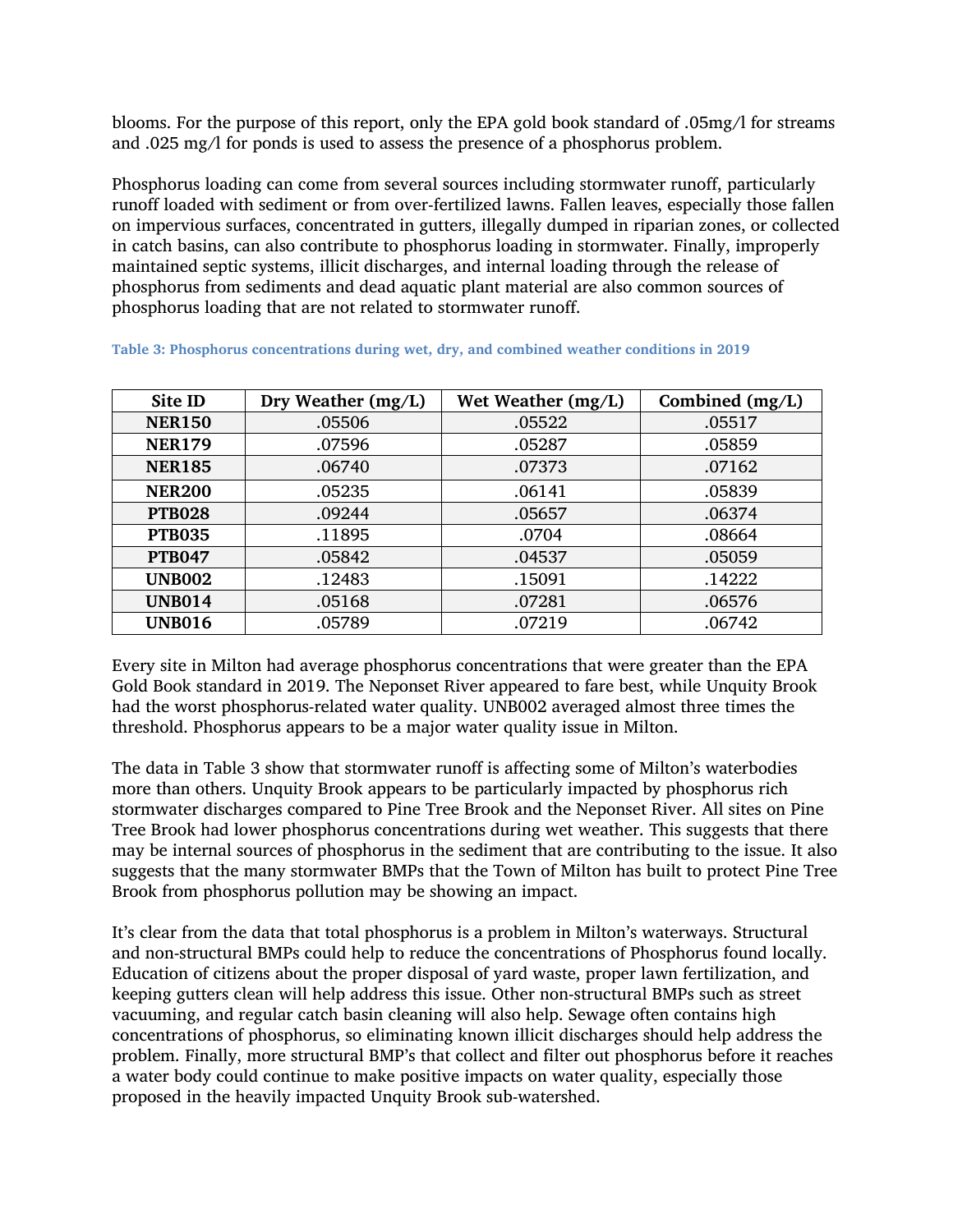## pH

pH is a measure of how acidic or basic something is. The pH of a waterbody is an important factor of habitat quality for aquatic life. Water that is too acidic or too basic can be toxic. pH is often influenced by bedrock characteristics, groundwater seepage, acid rain, or heavy loading of tannin rich leaves/needles. These do not appear to be issues affecting pH in Milton. The state of Massachusetts determined that the healthy range of pH for waterbodies in the state is 6.5- 8.3.

| Site ID       | Max pH | Min pH | Average pH |
|---------------|--------|--------|------------|
| <b>NER150</b> | 7.71   | 6.51   | 7.12       |
| <b>NER179</b> | 7.84   | 6.97   | 7.31       |
| <b>NER185</b> | 7.65   | 6.88   | 7.21       |
| <b>NER200</b> | 7.05   | 7.59   | 7.31       |
| <b>PTB028</b> | 7.57   | 6.8    | 7.25       |
| <b>PTB035</b> | 7.84   | 6.94   | 7.32       |
| <b>PTB047</b> | 7.6    | 6.71   | 7.10       |
| <b>UNB002</b> | 7.53   | 6.63   | 7.07       |
| <b>UNB014</b> | 7.4    | 6.82   | 7.08       |
| <b>UNB016</b> | 7.29   | 6.87   | 7.10       |

#### **Table 3: Summary of pH values in 2019**

The data in Table 4 suggest that pH is consistently within a healthy range in Milton. At no point in 2019 did pH values leave the healthy range. pH should not be a major concern for the town.

## Dissolved Oxygen:

Adequate levels of dissolved oxygen (DO) are necessary to support many aquatic insects, fish and mollusks. These animals utilize dissolved oxygen to breathe. Dissolved Oxygen is influenced by water volume, water temperature, and atmospheric mixing through rapids or wind. The state of Massachusetts has determined that dissolved oxygen levels below 5 mg/L are considered stressful to aquatic organisms. The table below shows the DO data collected by CWMN volunteers.

| Site ID       | Max DO $(mg/L)$ | Min DO $(mg/L)$ | Average DO $(mg/L)$ |
|---------------|-----------------|-----------------|---------------------|
| <b>NER150</b> | 6.55            | 3.62            | 5.60                |
| <b>NER179</b> | 11.6            | 6.70            | 8.8                 |
| <b>NER185</b> | 9.8             | 6.5             | 7.98                |
| <b>NER200</b> | 9.9             | ⇁               | 8.62                |

#### **Table 4: Summary of Dissolved Oxygen Conditions in 2019**